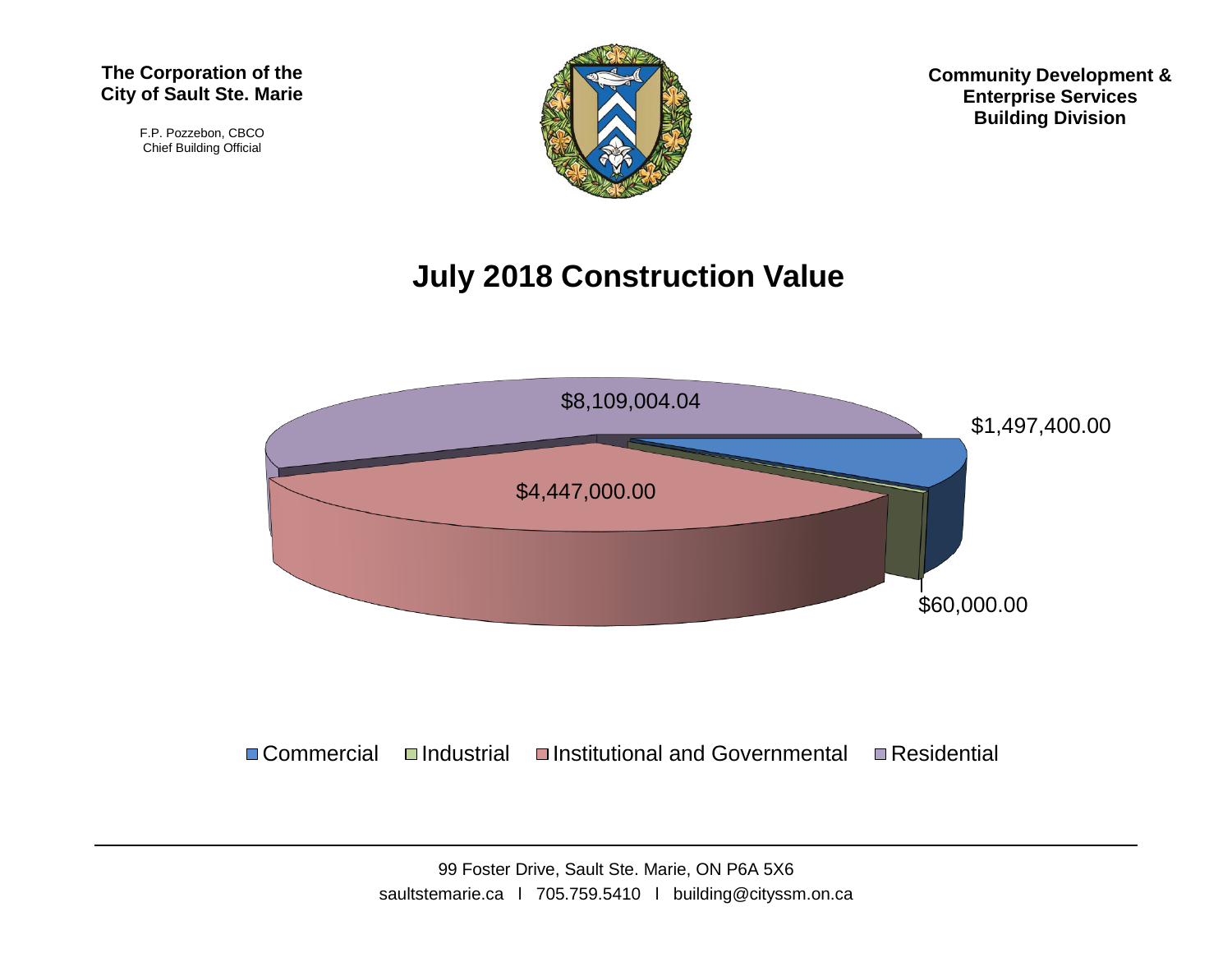

**Community Development and Enterprise Services Building Division**

**Tel: (705) 759-5410Fax: (705) 541-7165**

## **BUILDING PERMITS SUMMARY 2018/07/01 to 2018/07/31**

| <b>Building Type</b>                                     |                                  | <b>New Construction</b>  |                      |                                  | <b>Alterations and Additions</b> |                      | <b>Total</b>                     |                          |                                                   |  |
|----------------------------------------------------------|----------------------------------|--------------------------|----------------------|----------------------------------|----------------------------------|----------------------|----------------------------------|--------------------------|---------------------------------------------------|--|
|                                                          | <b>Num</b><br>of<br><b>Units</b> | Num of<br><b>Permits</b> | <b>Value of Work</b> | <b>Num</b><br>of<br><b>Units</b> | Num of<br><b>Permits</b>         | <b>Value of Work</b> | <b>Num</b><br>of<br><b>Units</b> | Num of<br><b>Permits</b> | <b>Value of Work</b>                              |  |
| <b>Commercial</b>                                        |                                  |                          |                      |                                  |                                  |                      |                                  |                          |                                                   |  |
| Office building                                          | $\pmb{0}$                        | $\mathbf 0$              | \$0.00               | $\pmb{0}$                        | 1                                | \$1,124,000.00       | $\mathbf 0$                      | 1                        | \$1,124,000.00                                    |  |
| Office complex                                           | $\pmb{0}$                        | $\pmb{0}$                | \$0.00               | $\pmb{0}$                        | $\mathbf{1}$                     | \$5,000.00           | 0                                | 1                        | \$5,000.00                                        |  |
| Outdoor recreational<br>building                         | $\mathbf 0$                      | $\mathbf 0$              | \$0.00               | $\mathbf 0$                      | 3                                | \$95,500.00          | 0                                | 3                        | \$95,500.00                                       |  |
| Restaurant                                               | $\pmb{0}$                        | $\pmb{0}$                | \$0.00               | $\mathbf 0$                      | $\overline{2}$                   | \$83,000.00          | $\mathbf 0$                      | $\overline{2}$           | \$83,000.00                                       |  |
| Retail and wholesale<br>outlets                          | $\mathbf 0$                      | $\mathbf 0$              | \$0.00               | $\mathbf 0$                      | $\mathbf 1$                      | \$150,000.00         | $\mathbf 0$                      | 1                        | \$150,000.00                                      |  |
| Retail complex                                           | 0                                | $\mathbf 0$              | \$0.00               | 0                                | 1                                | \$39,900.00          | 0                                | 1                        | \$39,900.00                                       |  |
| Total:                                                   | $\mathbf 0$                      | $\mathbf 0$              | \$0.00               | $\mathbf 0$                      | $\overline{9}$                   | \$1,497,400.00       | $\mathbf 0$                      | $\mathbf{9}$             | \$1,497,400.00                                    |  |
| <b>Industrial</b><br>Engineering                         | $\mathbf 0$                      | $\mathbf 0$              | \$0.00               | $\pmb{0}$                        | 1                                | \$60,000.00          | $\mathbf 0$                      | $\mathbf{1}$             | \$60,000.00                                       |  |
|                                                          |                                  |                          |                      |                                  |                                  |                      |                                  |                          |                                                   |  |
| <b>Total:</b>                                            | $\mathbf 0$                      | $\mathbf 0$              | \$0.00               | $\mathbf 0$                      | $\mathbf{1}$                     | \$60,000.00          | $\mathbf 0$                      | $\mathbf{1}$             | \$60,000.00                                       |  |
| <b>Institutional and Governmental</b>                    |                                  |                          |                      |                                  |                                  |                      |                                  |                          |                                                   |  |
| Day care, nursing<br>home, rest home,<br>home for the bl | $\mathbf 0$                      | $\mathbf 0$              | \$0.00               | $\pmb{0}$                        | 1                                | \$20,000.00          | $\mathbf 0$                      | $\mathbf{1}$             | \$20,000.00                                       |  |
| Elementary school,<br>kindergarten                       | $\pmb{0}$                        | $\mathbf 0$              | \$0.00               | $\pmb{0}$                        | $\overline{\mathbf{4}}$          | \$135,500.00         | $\pmb{0}$                        | $\overline{\mathbf{4}}$  | \$135,500.00                                      |  |
| Library, museum, art<br>gallery, aquarium,<br>botanical  | $\mathbf 0$                      | $\overline{1}$           | \$300,000.00         | $\pmb{0}$                        | $\mathbf 0$                      | \$0.00               | $\pmb{0}$                        | $\mathbf{1}$             | \$300,000.00                                      |  |
| Other government<br>building                             | $\mathbf 0$                      | $\mathbf 0$              | \$0.00               | $\mathbf 0$                      | $\mathbf{1}$                     | \$1,000.00           | $\mathbf 0$                      | $\mathbf{1}$             | \$1,000.00                                        |  |
| Post-secondary<br>institution                            | $\mathbf 0$                      | $\mathbf 0$              | \$0.00               | $\mathbf 0$                      | $\mathbf{1}$                     | \$481,000.00         | $\mathbf 0$                      | $\mathbf{1}$             | \$481,000.00                                      |  |
| Religious building                                       | $\pmb{0}$                        | $\pmb{0}$                | \$0.00               | $\mathbf 0$                      | $\overline{2}$                   | \$33,500.00          | $\pmb{0}$                        | $\boldsymbol{2}$         | \$33,500.00                                       |  |
| Secondary school,                                        | $\mathbf 0$                      | $\mathbf 0$              | \$0.00               | $\mathbf 0$                      | 2                                | \$3,476,000.00       | $\mathbf 0$                      | $\overline{2}$           | \$3,476,000.00<br>Generated 2018/08/02 at 9:22 AM |  |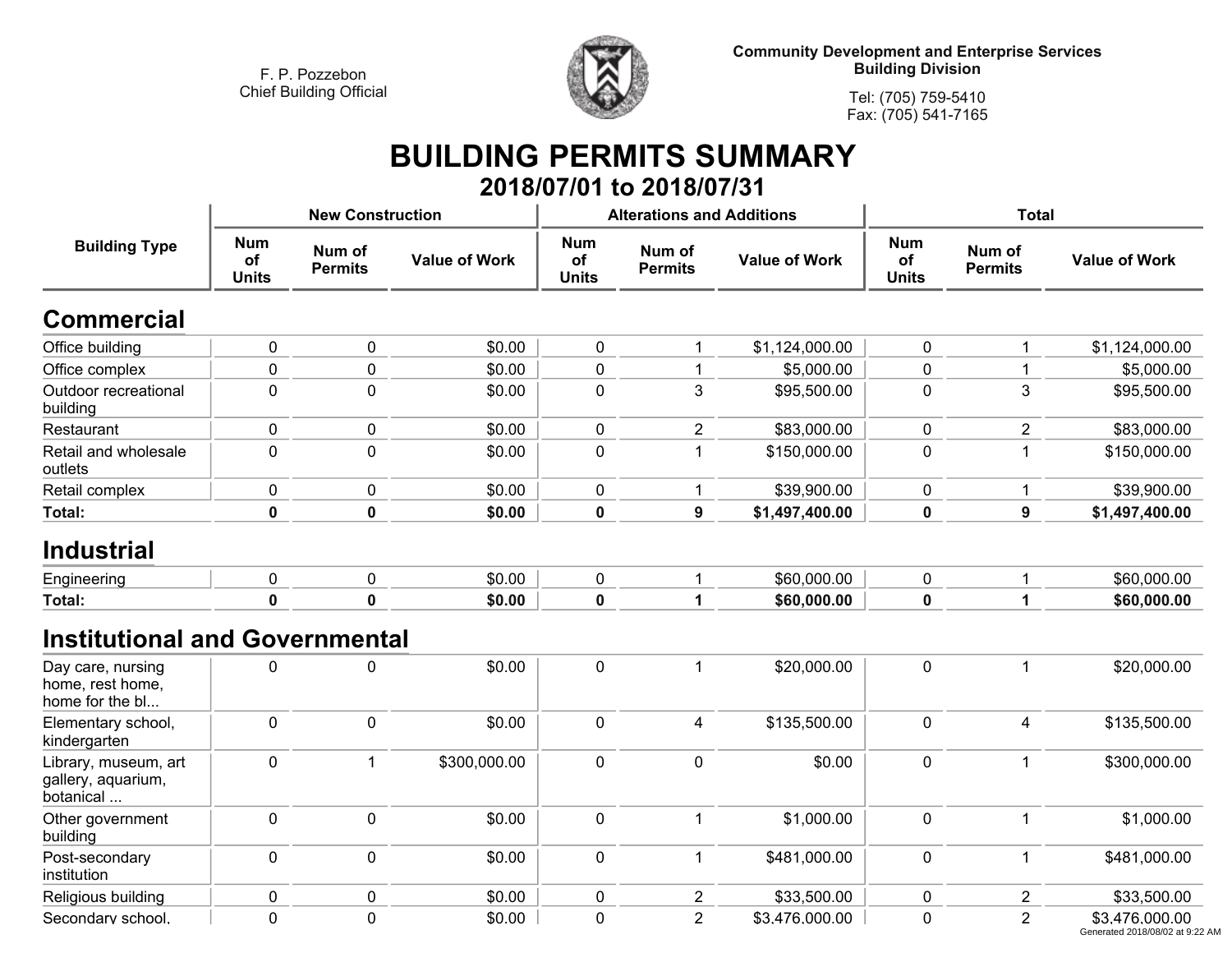| <b>Grand Total:</b>                                      | 9 | 11 | \$5,188,000.00 |   | 222 | \$8,925,404.04 | 10 | 233 | \$14,113,404.04 |
|----------------------------------------------------------|---|----|----------------|---|-----|----------------|----|-----|-----------------|
| Total:                                                   | 9 | 10 | \$4,888,000.00 |   | 201 | \$3,221,004.04 | 10 | 211 | \$8,109,004.04  |
| Single House                                             | 9 | 9  | \$4,288,000.00 |   | 180 | \$2,596,804.04 | 10 | 189 | \$6,884,804.04  |
| Semi-Detached or<br>Double (side by side),<br>single-att |   | 0  | \$0.00         | 0 | 2   | \$23,000.00    | 0  | 2   | \$23,000.00     |
| Row House                                                |   | 0  | \$0.00         |   | 9   | \$18,000.00    |    | 9   | \$18,000.00     |
| Apartment                                                |   |    | \$600,000.00   |   | 10  | \$583,200.00   |    | 11  | \$1,183,200.00  |
| <b>Residential</b>                                       |   |    |                |   |     |                |    |     |                 |
| Total:                                                   | 0 |    | \$300,000.00   | 0 | 11  | \$4,147,000.00 |    | 12  | \$4,447,000.00  |
| high school, junior<br>high school                       |   |    |                |   |     |                |    |     |                 |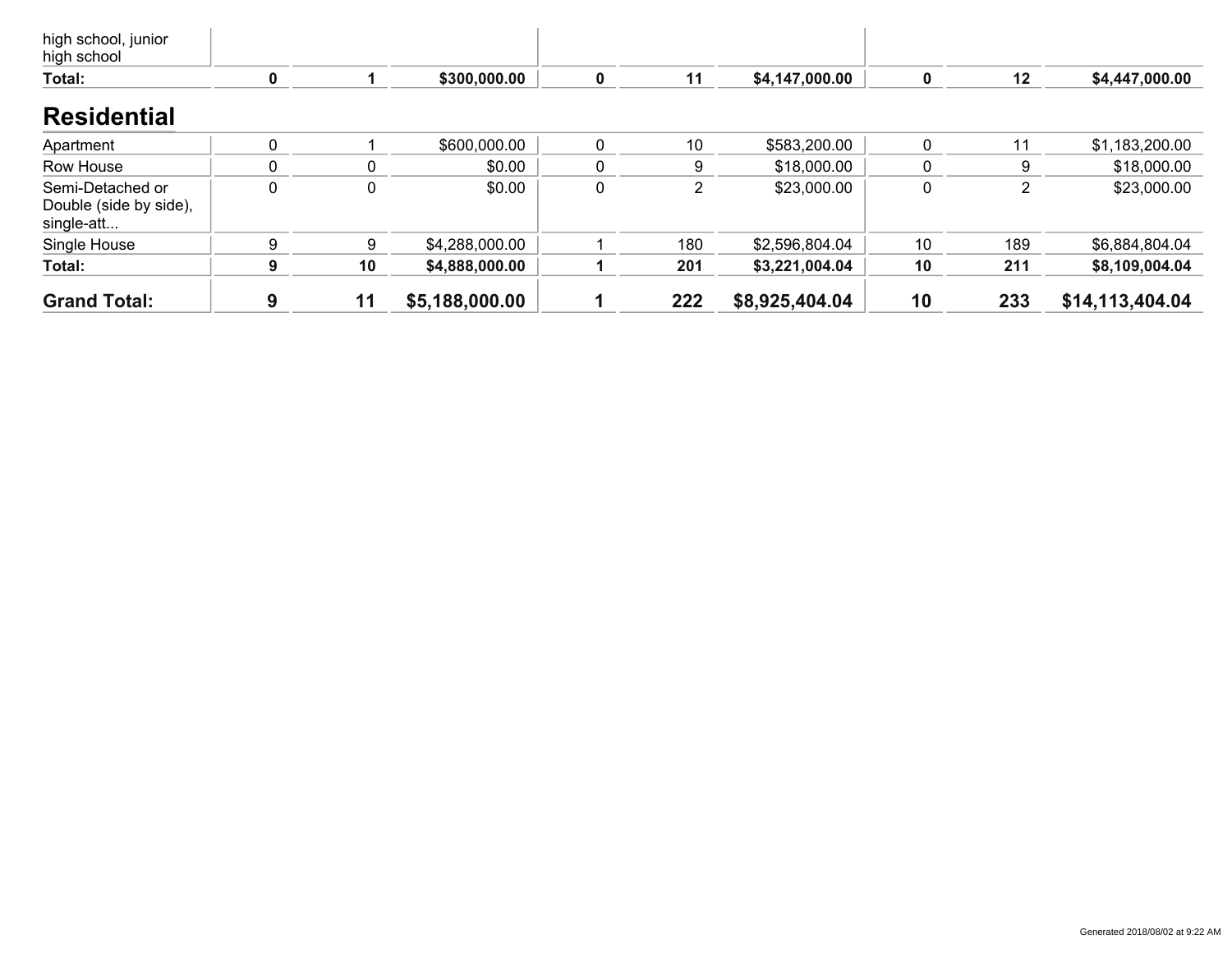

**Community Development and Enterprise Services Building Division**

**Tel: (705) 759-5410Fax: (705) 541-7165**

## **DEMOLITION PERMITS SUMMARY 2018/07/01 to 2018/07/31**

| <b>Building Type</b>                                    |                        | <b>New Construction</b>  |                         |                        | <b>Alterations and Additions</b> |                      | <b>Total</b>           |                          |                      |
|---------------------------------------------------------|------------------------|--------------------------|-------------------------|------------------------|----------------------------------|----------------------|------------------------|--------------------------|----------------------|
|                                                         | Num of<br><b>Units</b> | Num of<br><b>Permits</b> | Value of<br><b>Work</b> | Num of<br><b>Units</b> | Num of<br><b>Permits</b>         | <b>Value of Work</b> | Num of<br><b>Units</b> | Num of<br><b>Permits</b> | <b>Value of Work</b> |
| <b>Commercial</b>                                       |                        |                          |                         |                        |                                  |                      |                        |                          |                      |
| Service station, repair<br>garage and specialty<br>shop | $\mathbf{0}$           | 0                        | \$0.00                  | 0                      | 2                                | \$60,000.00          | 0                      | $\overline{2}$           | \$60,000.00          |
| Total:                                                  |                        | 0                        | \$0.00                  | 0                      | $\mathbf{2}$                     | \$60,000.00          | 0                      | $\mathbf{2}$             | \$60,000.00          |
| <b>Residential</b>                                      |                        |                          |                         |                        |                                  |                      |                        |                          |                      |
| Single House                                            |                        | 0                        | \$0.00                  | $-3$                   | 9                                | \$76,500.00          | $-3$                   | 9                        | \$76,500.00          |
| Total:                                                  | 0                      | 0                        | \$0.00                  | $-3$                   | 9                                | \$76,500.00          | $-3$                   | 9                        | \$76,500.00          |
| <b>Grand Total:</b>                                     | 0                      | 0                        | \$0.00                  | $-3$                   | 11                               | \$136,500.00         | $-3$                   | 11                       | \$136,500.00         |